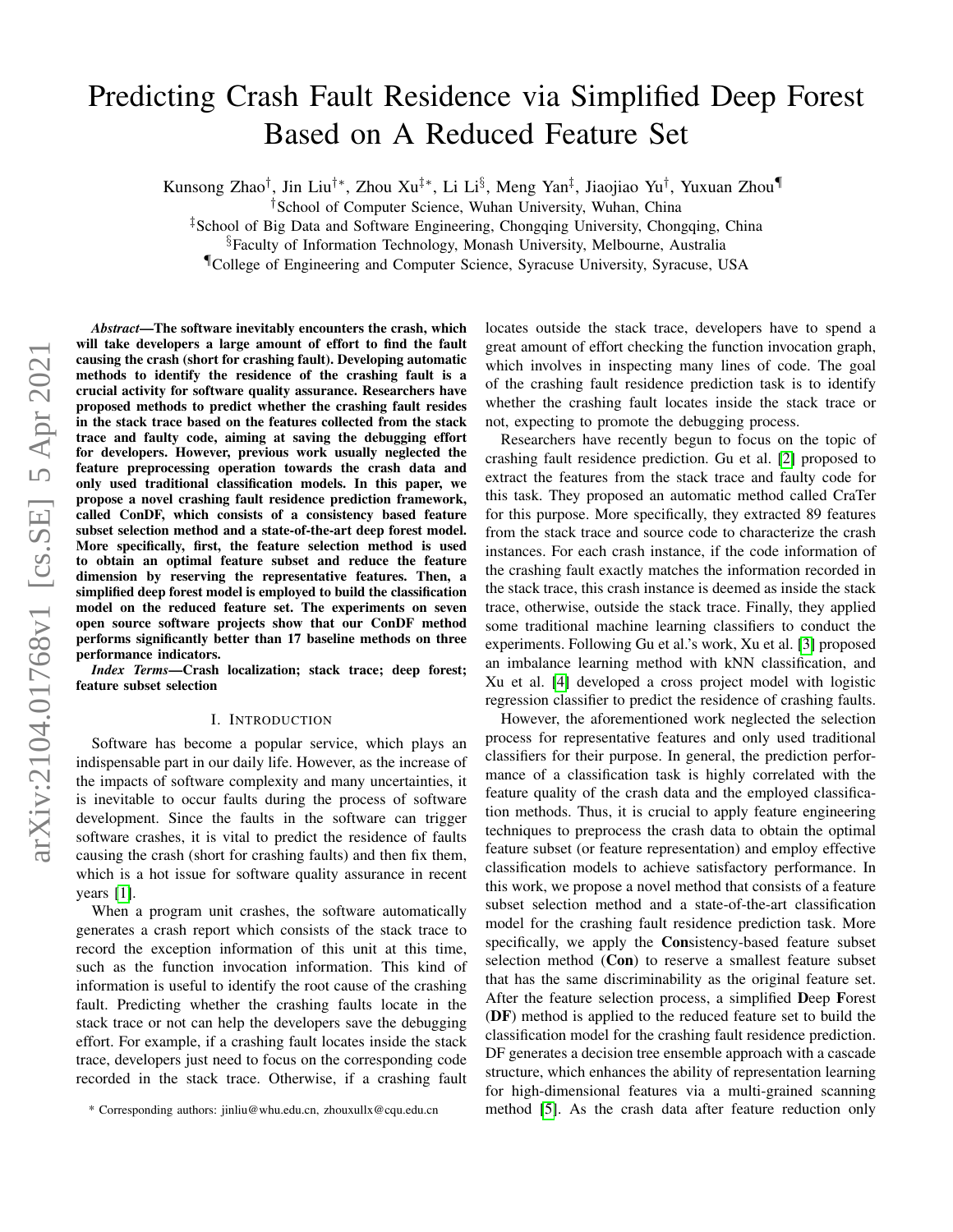contains low-dimensional features, we apply the simplified version of DF without the multi-grained scanning to build our prediction model to identify the residence of the crashing faults. In this work, we call our crashing fault residence prediction method ConDF as it consists of two main techniques, i.e., Con method for feature subset selection (i.e., feature reduction) and the simplified DF method for classification model construction.

To evaluate the effectiveness of our proposed ConDF method for the crashing fault residence prediction task, we conduct experiments on seven open source software projects with three indicators. The experimental results show that ConDF achieves average F-measure for crash instances inside the stack trace of 0.722, average F-measure for crash instances outside the stack trace of 0.942, and average MCC of 0.681. In addition, ConDF obtains significantly better performance than 17 baseline methods on all three indicators.

We highlight the main contributions of this paper as follows:

- We propose a novel compositional method, called ConDF, that combines a feature subset selection method and an advanced deep forest model for the crashing fault residence prediction task.
- We apply the consistency-based feature subset selection method to pick up the most representative features of the crash data. In addition, we are the first to introduce the deep forest model to predict the residence of the crashing faults.
- We employ crash data from seven open source projects as benchmark dataset and evaluate our ConDF method using three indicators. The results of sufficient empirical evaluations show that the performance of our proposed ConDF method presents significant superiority compared with 17 baseline methods.

The remainder of this paper is organized as follows. Section [II](#page-1-0) introduces the related work. Section [III](#page-3-0) describes the detail of our proposed ConDF method. Section [IV](#page-3-1) describes our experimental setup. Section [V](#page-6-0) reports the experimental results. Section [VI](#page-9-0) describes the potential threats to validity of our work. Finally, Section [VII](#page-9-1) concludes our work and presents future work.

#### II. BACKGROUND AND RELATED WORK

<span id="page-1-0"></span>As the aim of our work is to predict whether the crashing faults locate in the frame of the stack trace or not based on the part of features extracted from stack trace information, we first present the background of stack trace and analyze some previous related studies about crash reproduction and crash localization based on stack traces. As we employ a feature selection technique for data preprocessing and a deep forest for classifier construction in the first and second stage of our method respectively, we present some related work involving in feature selection and deep forest for software engineering tasks individually.

# *A. Stack Trace Analysis*

When the software crashes, the system automatically throws the exceptions. The stack trace records the information of these exceptions, such as the function invocation sequence related to the exception and the corresponding type, which helps developers analyze where the program goes wrong and reduces the cost of the efforts of developers. The stack trace consists of multiple frame objects, in which the first frame records the type of exception and other frames record the information of function invocation.

Chen et al. [\[6\]](#page-10-5) proposed a STAR framework, which extracted the crash information such as the exception types, names, and line numbers from the stack traces and combined a backward symbolic execution with a sequence composition technique to reproduce crashes. Their experiments on three projects showed that STAR successfully exploited 59.6% of crashes. Nayrolles et al. [\[7\]](#page-10-6) [\[8\]](#page-10-7) proposed a novel crash reproduction approach, called JCHARMING, which extracted exception information from the stack traces and detected the buggy crashes using model checking. Their experiments on 10 open source software systems showed that JCHARMING was impactful in reproducing bugs from different systems. Xuan et al. [\[9\]](#page-10-8) proposed an approach, called MUCRASH, which extracted the classes from the stack traces and reproduced the crashes via test case mutation. Their experiments on 12 crashes showed that MUCRASH reproduced the same stack trace on 7 out of 12 crashes. Soltani et al. [\[10\]](#page-10-9) proposed a post-failure method, called EvoCrash, which used the stack traces to guide the search process of the genetic algorithm to reduce the search space and eliminate limitations of replicating crashes in the real world. Their empirical study on three projects showed that EvoCrash could replicate 82% of real-world crashes. Sabor et al. [\[11\]](#page-10-10) proposed a new approach that generated feature vectors from the collected stack traces, and then combined categorical features to predict the bug severity. They also used a costsensitive KNN method to release the issue of imbalanced data. Their experiments on Eclipse project showed that this approach could improve the prediction accuracy. Soltani et al. [\[12\]](#page-10-11) proposed a benchmark of real-world crashes extracted from the stack traces, called JCrashPack, which contains 200 crashes derived from seven Java projects. Their empirical study showed the effectiveness of search-based crash reproduction method on real-world crashes.

Recently, there are many studies using stack traces for crash localization, which is related to our work. Wu et al. [\[13\]](#page-10-12) proposed a method, called CrashLocator, using the information of the static call graph from the stack trace to locate crashes. Their results on real-world Mozilla crash data showed the effectiveness of this method. Wong et al. [\[14\]](#page-10-13) developed a new tool, called BRTracer, employing the segmentation of source code files and the stack trace analysis of bug reports to identify buggy files. Their results on Eclipse, AspectJ, and SWT showed that BRTracer could achieve performance improvement of bug localization. Moreno et al. [\[15\]](#page-10-14) developed a new static technique, called Lobster, which calculated the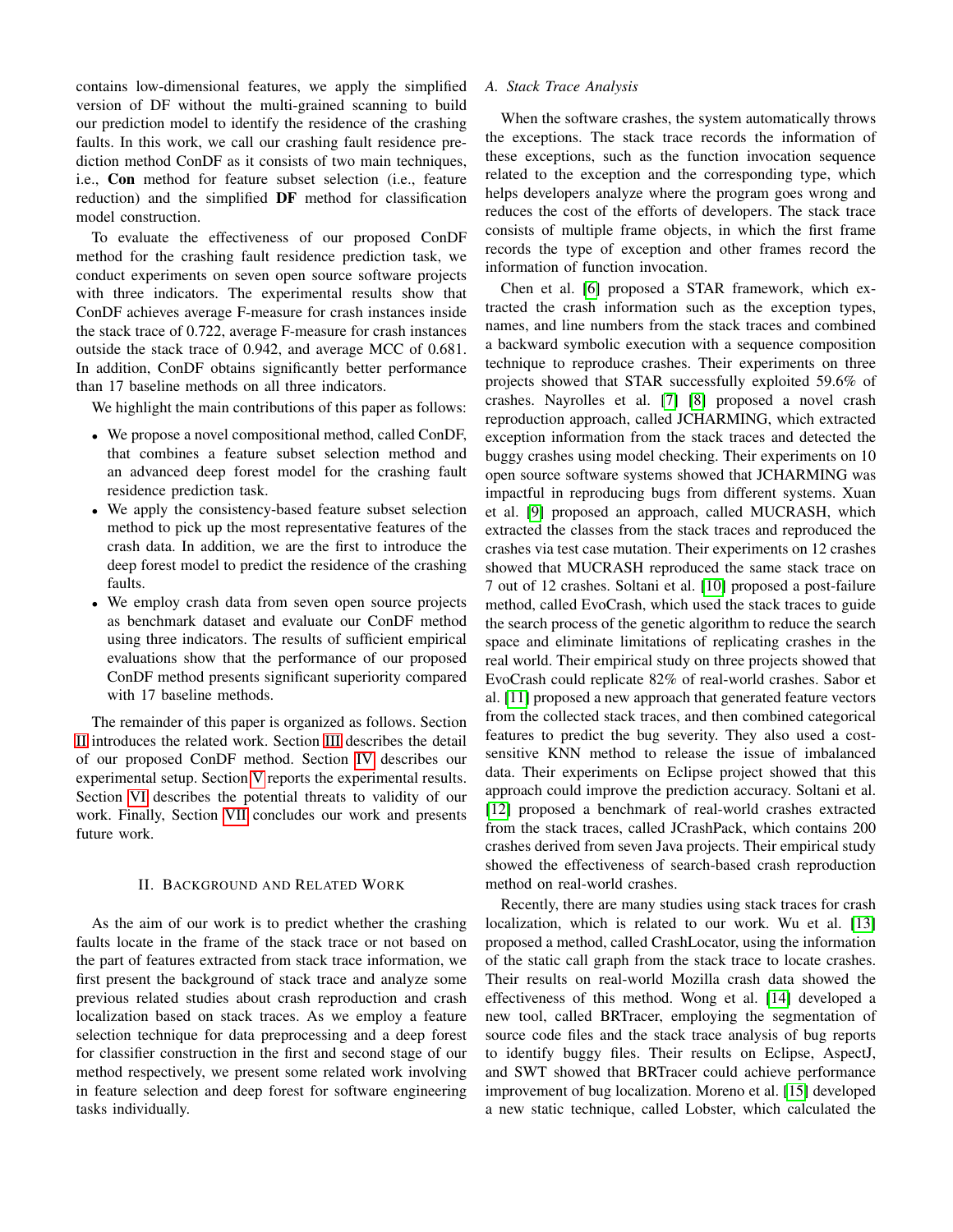similarity between code elements and source code from the stack traces. The experimental results on 14 projects showed that Lobster improved the effectiveness of Lucene-based bug localization in most cases. Gong et al. [\[16\]](#page-10-15) proposed a framework, which used the distance reweighting and test coverage reweighting techniques to locate post-release crashes based on stack traces. They conducted experiments on two versions of Firefox project and the results showed that their method could locate more than 63.9% of crashing faults by examining 5% of functions. Wu et al. [\[17\]](#page-10-16) proposed an automatic method, called ChangeLocator, which used features derived from crash reports and the historical fixed crashes to locate the crash-inducing changes. Their experiments on six versions of NetBeans project showed that ChangeLocator significantly outperformed the comparative methods.

# *B. Feature Selection in Software Engineering*

The goal of feature selection methods is to choose an optimal feature subset to replace original ones by reserving the most representative features and removing the useless features for improving the performance of the machine learning model. Previous researchers introduced feature selection methods to relieve the issues in software engineering, such as software defect prediction and software effort estimation.

The objective of the software defect prediction task is to predict defective-prone software modules for software quality assurance. Liu et al. [\[18\]](#page-10-17) proposed a feature selection framework, called FECAR, which used feature clustering based on FF-Correlation measure and ranking relevant features based on FC-Relevance measure for software defect prediction task. Their results on Eclipse and NASA datasets showed the effectiveness of their method. Chen et al. [\[19\]](#page-10-18) proposed a data preprocessing method which applied feature selection, threshold-based clustering, and random sampling techniques for defect prediction. Their results on NASA and Eclipse datasets showed that this method offered a solution for preprocessing cost-effective data. Liu et al. [\[20\]](#page-10-19) proposed a FECS method, which used feature clustering and feature selection with three different search strategies. Their results on NASA and Eclipse datasets showed the effectiveness of this method for fault prediction with noises. Ni et al. [\[21\]](#page-10-20) proposed a defect prediction method, called MOFES, which took both minimizing the number of selected features and maximizing the performance of models into account. Their experiments on RELINK and PROMISE datasets showed that MOFES provides a direction on collecting high-quality datasets for software defect prediction task. Cui et al. [\[22\]](#page-10-21) proposed a novel feature selection method NFS, which applied the correlation-based feature subset selection and calculated the similarity of features to extract the useful features. They conducted experiments on 10 defect projects and the results showed the feasibility of the NFS method. Manjula et al. [\[23\]](#page-10-22) proposed a hybrid approach which combined the genetic algorithm and the deep neural network for feature learning and classification. Their results on PROMISE dataset showed that this method performed better than the comparative methods for

predicting defects. In addition, Xu et al. [\[24\]](#page-10-23) and Ghotra et al. [\[25\]](#page-10-24) conducted empirical studies to investigate the impacts of feature selection on the performance of defect prediction models.

The objective of the software effort estimation is to estimate the number of resources consumed in the process of software development to assist the project management. Azzeh et al. [\[26\]](#page-10-25) proposed a fuzzy logic based feature subset selection method for improving the accuracy of software effort estimation model. They conducted experiments on ISBSG and Desharnais datasets and the results showed that their method performed significantly better than the hill climbing, forward subset selection, and backward subset selection. Oliveira et al. [\[27\]](#page-10-26) proposed a genetic algorithm based method to select the optimal feature subset and optimize the model parameters at the same time for software effort estimation task. They conducted experiments on six datasets and the results showed that their method considerably reduced the number of original features and improved the performance of machine learning models. Shahpar et al. [\[28\]](#page-10-27) employed a genetic algorithm to select useful features for software effort estimation task. Their experimental results on Desharnais, Maxwell, and CCOMO81 datasets showed that genetic algorithms are effective for improving the accuracy of the model. Hosni et al. [\[29\]](#page-10-28) investigated the impact of Correlation based Feature Selection (CFS) and RReliefF for the effort estimation accuracy of heterogeneous ensembles with four machine learning techniques. They conducted experiments on six datasets and the results showed that CFS ensembles achieved better performance than RReliefF ensembles. Liu et al. [\[30\]](#page-10-29) proposed a greedy feature selection method, called LFS, to guarantee the appropriateness of case based reasoning for software effort estimation task. They conducted experiments on six datasets and the results showed that the feature subset selected by LFS made effective estimation compared with a randomized baseline method.

Different from the above studies, we use the feature subset selection method to select an optimal feature subset from the crash data, expecting to build a high-quality training set.

## *C. Deep Forest in Software Engineering*

Deep forest [\[5\]](#page-10-4) is a recently proposed forest-based ensemble method that consists of a multi-grained scanning and a cascade structure. Compared with deep neural networks, deep forest could obtain competitive performance on both large-scale and small-scale data with fewer hyper-parameters. Recently, two previous studies have used it to solve the problem of defect prediction in software engineering. Zhou et al. [\[31\]](#page-10-30) made the first attempt to build a deep forest based model for software defect prediction task by using z-score method to process the original features. The results on 25 projects showed that their method was more effective to identify defective software modules in terms of area under the receiver operating characteristic curve indicator. Zheng et al. [\[32\]](#page-10-31) employed an improved deep forest method based on data augmentation and autoencoder techniques for predicting software defects. They conducted experiments on Eclipse project and the results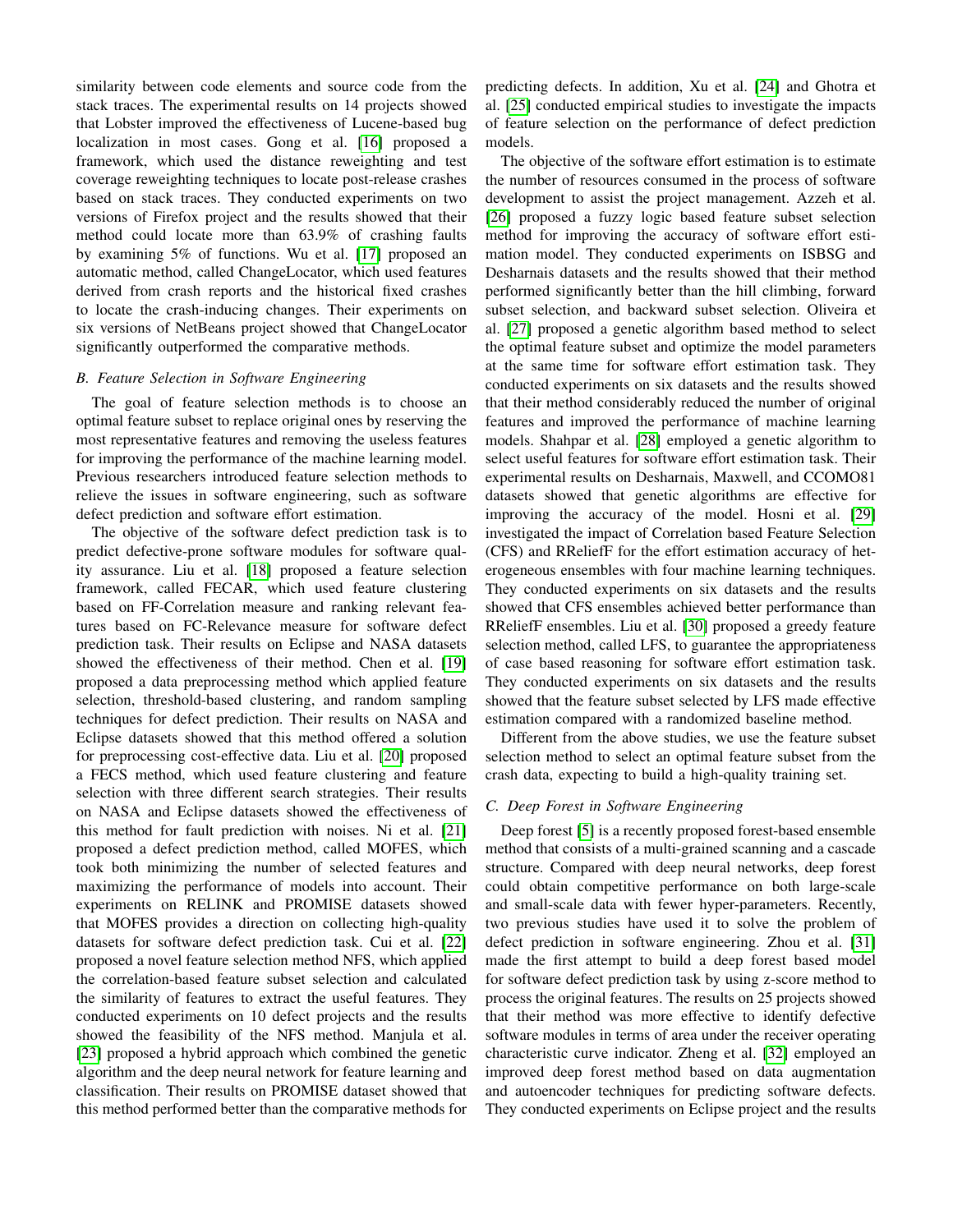showed that their approach achieved better performance than original deep forest method. In this work, we are the first to introduce the deep forest model into the crashing fault residence prediction task.

# III. METHOD

#### <span id="page-3-0"></span>*A. Overview*

Figure [1](#page-4-0) demonstrates an overview of our proposed ConDF method, which consists of a feature reduction stage and a classification model construction stage. More specifically, in step 1, we first select the important features from the original crash data as the candidate feature subset with consistency-based feature selection technique (short for Con). As a result, we can obtain a reduced feature set. In step 2, we apply a simplified deep forest technique (short for DF) to the reduced feature set for building the prediction model to identify whether the new crash instances reside in the stack trace or not. Before running our ConDF method, we first standardize the crash data with zscore method [\[33\]](#page-10-32) which normalizes the features with a mean value of zero and a variance of one. Below, we introduce the details of the used Con and the DF techniques, individually.

# *B. Feature Reduction with Feature Subset Selection Method Con*

The objective of the feature subset selection or feature reduction stage is to single out the most useful features. For this purpose, in the first step, we apply the Con technique to select the feature subset. Con introduces the consistency measure as the criterion to evaluate the selected feature subset. The consistency is equal to 1 minus inconsistency which is defined as the proportion of the inconsistent samples in the total number of samples. The inconsistent instances are the ones that have the same feature value but different class labels [\[34\]](#page-10-33) [\[35\]](#page-10-34). More specifically, Con calculates the consistency between a feature subset and class labels. It reserves a smallest set of features that has the same consistency as the whole feature set. In other words, the selected feature subset can distinguish classes as if with the whole feature set. Moreover, Con is a multivariate measure method which examines a subset of features at a time, and has low time complexity by using a hashing mechanism to calculate the inconsistency rate [\[35\]](#page-10-34). Here, we take an example to show how to calculate the inconsistency. Assume that there are two different classes (i.e.,  $C_1$  and  $C_2$ ) in the whole feature set F. For a given feature subset S from F, there are  $N<sub>S</sub>$  instances with s different values  $(N_S = P_1 + P_2 + \cdots + P_s)$ , in which the instance numbers in  $P_i(1 \leq i \leq s)$  with label  $C_1$  and  $C_2$  are  $N_1$ and  $N_2$  ( $N=N_1+N_2$ ) individually. If  $N_1$  is the largest, the inconsistency rate of value  $P_i$  is defined as  $InP_i = \frac{N-N_1}{N_S}$ . Then, the inconsistency can be defined as the sum of the inconsistency rate among all values. After the processing of Con technique, we obtain an optimal feature subset as the candidate by removing the redundant and irrelevant features [\[34\]](#page-10-33).

#### *C. Model Construction with Simplified DF Classifier*

DF [\[5\]](#page-10-4) is a novel decision tree ensemble approach inspired by the layer-by-layer structure in deep neural networks. It introduces different types of forests (such as random forests and completely-random tree forests) to learn the feature diversity. During the training process, the initial features of each instance are used many times to obtain the augmented features. DF has the potential for both representation learning and classification with a cascade structure. The ability of representation learning is enhanced by a multi-gained scanning technique. It is suitable to process high-dimensional features, such as image and sequence data. On the one hand, our crash data inherently does not have a large number of features. On the other hand, after the processing of feature selection, our crash data only contains low-dimensional features. Therefore, we apply the simplified version of deep forest only with the cascade structure to build the prediction model in this work. The cascade structure consists of many levels, and each level includes many forests. For an input vector, the forest produces the class distribution by averaging all estimation of the class to which it belongs. DF can obtain promising performance with relatively lower computational costs and fewer hyperparameters compared with deep neural networks [\[5\]](#page-10-4).

In the second step of our ConDF method, we input features selected by the previous step into the first level of the cascade structure. The output results from the previous level and the original features are taken as the input for the next level of the cascade structure. The number of cascade levels can be automatically determined by terminating the training procedure when there is no performance improvement [\[5\]](#page-10-4). Here, we give an example to demonstrate the process of our ConDF. For the data of one project, we use Con method to select  $K$  features from the training set where the selected features have the same consistency as the original feature set. Note that, the same features are reserved for the test set. The processed training set is input into DF for model training. More specifically, the reserved features are input in the first level of the cascade forest of the DF. After the processing of the first level, we can obtain 2M features. Then these features are concatenated with the initial K features, (i.e.,  $K + 2M$  features as shown in Fig. [1\)](#page-4-0), and input as a whole to the next level. After this iteration process is completed, ConDF predicts the label of each instance in the test set.

#### IV. EXPERIMENTAL SETUP

#### <span id="page-3-1"></span>*A. Dataset*

In this work, we employ a publicly available benchmark dataset collected by Gu et al. [\[2\]](#page-10-1) that includes 7 Java projects to evaluate the performance of our proposed ConDF method, including Apache Commons Codec, Apache Commons Collections, Apache Commons IO, Jsoup, JSqlParser, Mango, and Ormlite-Core. Codec contains the implementations of encoders and decoders for various formats. Colle builds new interfaces and implementations with many powerful data structures to facilitate the development of most Java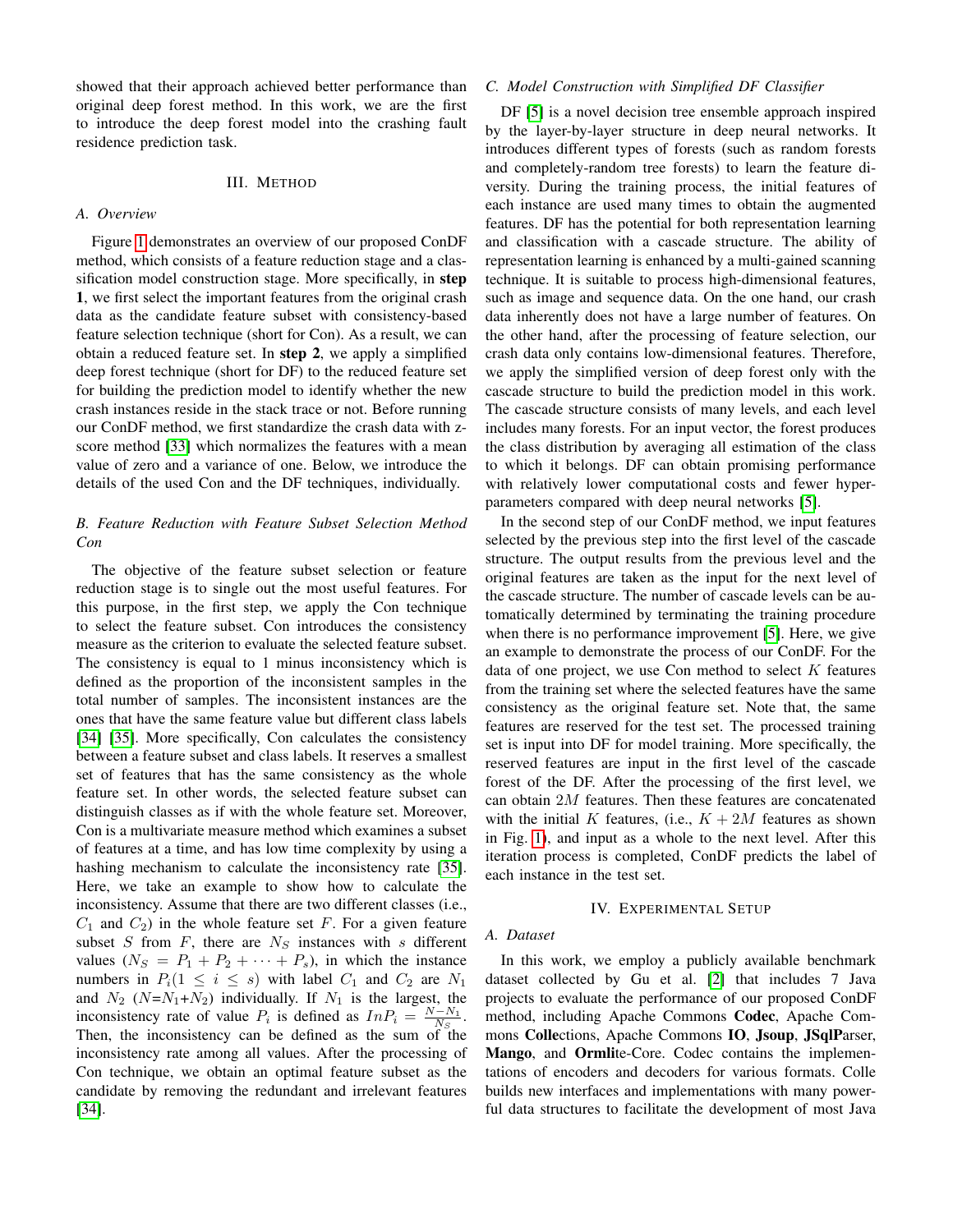

<span id="page-4-0"></span>Fig. 1. An overview of our ConDF method

TABLE I THE BASIC STATISTICS OF SEVEN PROJECTS

<span id="page-4-1"></span>

| Project                            | URL                                           | Version | # Mutants | # Crashes | # InTrace | # OutTrace | $%$ Ratio |
|------------------------------------|-----------------------------------------------|---------|-----------|-----------|-----------|------------|-----------|
| Apache Commons Codec (Codec)       | https://github.com/apache/commons-codec       | 1.10    | 2901      | 610       | 177       | 433        | 29.0%     |
| Apache Commons Collections (Colle) | https://github.com/apache/commons-collections | -4.1    | 6650      | 1350      | 273       | 1077       | 20.2%     |
| Apache Commons IO (IO)             | https://github.com/apache/commons-io          | 2.5     | 3337      | 686       | 149       | 537        | 21.7%     |
| Jsoup                              | https://github.com/jhy/jsoup/                 | l.11.1  | 2657      | 601       | 120       | 481        | 20.0%     |
| JSqlParser (JSqlP)                 | http://github.com/JSQLParser/JSqlParser       | 0.9.7   | 8757      | 647       | 61        | 586        | 9.4%      |
| Mango                              | https://github.com/jfaster/mango              | . . 5.4 | 5149      | 733       | 53        | 680        | 7.2%      |
| Ormlite-Core (Ormli)               | http://github.com/j256/ormlite-core           |         | 3563      | 1303      | 326       | 977        | 25.0%     |

packages and applications. IO provides many input and output related classes, such as streams, readers, writers, and files, to simplify the development of IO functionality. Jsoup is a HTML parsing tool that contains the convenient interfaces to directly parse URL and other contents from real-world HTML. JSqlP provides the simple solutions for many databases, which parses SQL statements and transforms them into a traversable hierarchy of Java classes. Mango is a high-performance distributed based object relational mapping framework that simplifies the uses of relational database for object-oriented applications. Ormli contains the lightweight functionality for supporting Java database connectivity. The basic statistics of these projects is described in Table [I,](#page-4-1) including the URL of GitHub repository (URL), the Version, the total number of mutants generated by projects (# Mutants), the number of the kept mutants (# Crashes), the number of crash instances inside the stack trace (# InTrace) and outside the stack trace (# OutTrace), and the ratio of  $#$  InTrace to  $#$  Crashes (%) Ratio). The main steps for collecting this benchmark dataset are described as follows: (1) *Crash generation.* The PIT system<sup>[1](#page-4-2)</sup> is used to generate single-point mutations with  $7$ default mutators<sup>[2](#page-4-3)</sup> to simulate the real-world crashes. Then, the mutations that maybe not produce crashes are filtered out using the following rules: the mutation passes all test cases and only

<span id="page-4-2"></span><sup>1</sup>PIT: http://pitest.org/

<span id="page-4-3"></span><sup>2</sup>Mutators: http://pitest.org/quickstart/mutators/#INCREMENTS

the AssertionFailedError, ComparisonFailure, or test case is contained in exception stack traces. (2) *Feature extraction.* In order to characterize the crashes, 89 features are extracted from the stack trace and the source code by Spoon<sup>[3](#page-4-4)</sup>. These features belong to 5 groups, including features related to the Stack Trace (ST), features extracted from the Top Class/functions and the Bottom Class/function in the frame (TC and BC), and features Normalized by LOC (i.e., lines of codes) from TC and BC (NTC and NBC). Table [II](#page-5-0) briefly describes the definitions of these features. (3) *Labeling crashes.* There are three major components in the frame of the stack trace, i.e., class name, function name, and line number. If the location of a crashing fault exactly matches the three components of any one frame in the stack trace, the crash instance is deemed to reside in the stack trace and labeled as 'InTrace', otherwise, 'OutTrace'.

#### *B. Performance Indicators*

As the goal of this work is to predict a crash instance as 'InTrace' or 'OutTrace', it is a binary classification problem. In this work, we employ F-measure and Matthews Correlation Coefficient (MCC) as indicators to evaluate the performance of our ConDF framework for identifying the crashing fault residence. We first introduce four basic terms widely used in the binary classification scenarios. True Positive (TP) means the number of crash instances labeled as 'InTrace' that are predicted as 'InTrace'. False Positive (FP) means the number of

<span id="page-4-4"></span><sup>3</sup>Spoon: http://spoon.gforge.inria.fr/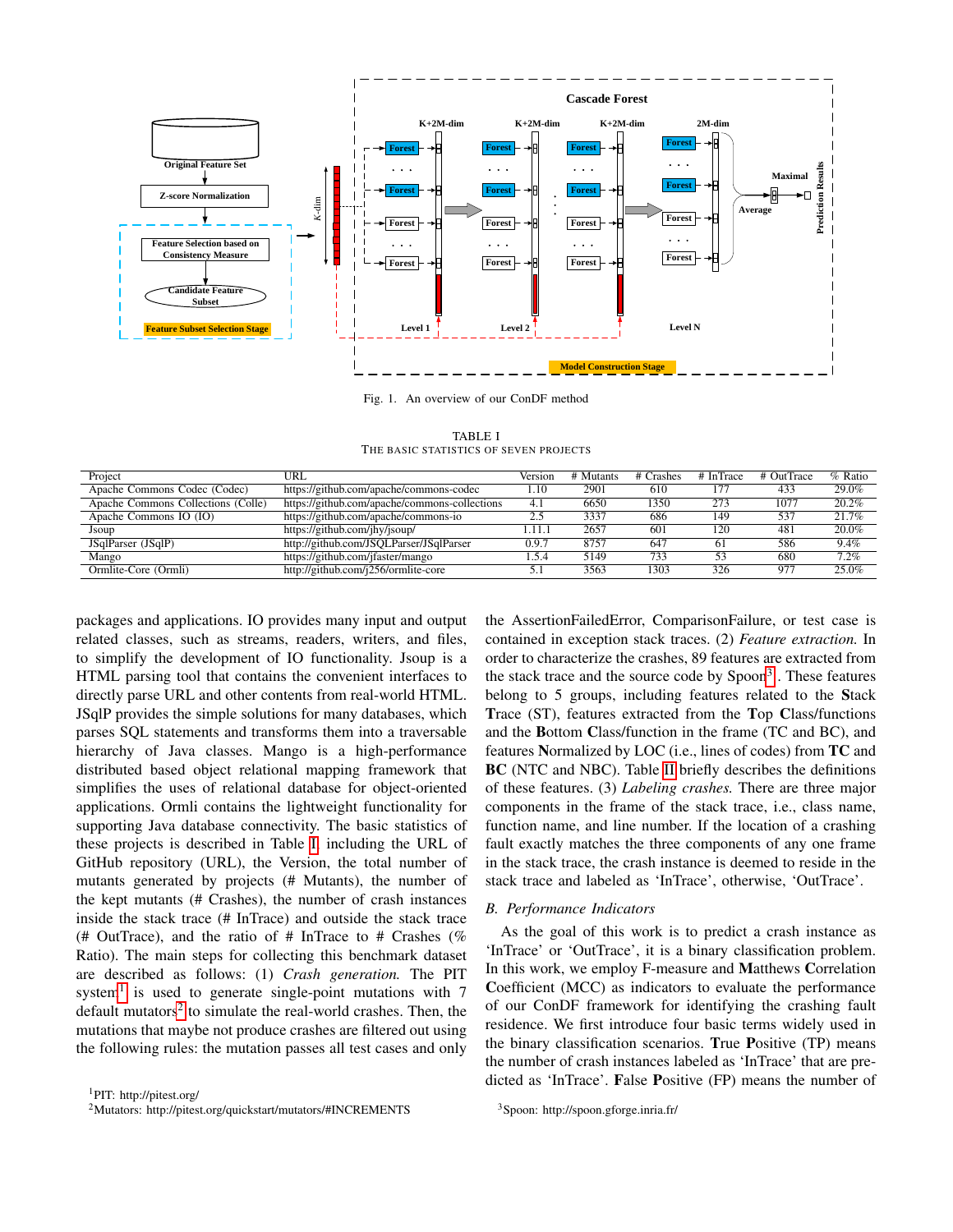TABLE II THE DEFINITIONS OF 89 FEATURES

<span id="page-5-0"></span>

| Feature           | Description                                                                                  |
|-------------------|----------------------------------------------------------------------------------------------|
|                   | Feature Set ST - features related to the stack trace                                         |
| ST <sub>01</sub>  | Type of the exception in the crash                                                           |
| ST <sub>02</sub>  | Number of frames of the stack trace                                                          |
| ST <sub>03</sub>  | Number of classes in the stack trace                                                         |
| ST <sub>04</sub>  | Number of functions in the stack trace                                                       |
| ST05              | Whether an overloaded function exists in the stack trace                                     |
| ST <sub>06</sub>  | Length of the name in the top class                                                          |
| ST <sub>07</sub>  | Length of the name in the top function                                                       |
| ST <sub>08</sub>  | Length of the name in the bottom class                                                       |
| ST <sub>09</sub>  | Length of the name in the bottom function                                                    |
| ST10              | Number of Java files in the project                                                          |
| ST11              | Number of classes in the project                                                             |
|                   | Feature Set TC and BC - features extracted from the top (bottom) class/function in the frame |
| <b>TC01(BC01)</b> | Number of local variables                                                                    |
| TC02(BC02)        | Number of fields                                                                             |
| TC03(BC03)        | Number of except constructor functions                                                       |
| TC04(BC04)        | Number of imported packages                                                                  |
| TC05(BC05)        | Whether the class is inherited from others                                                   |
| TC06(BC06)        | LOC of comments                                                                              |
| TC07(BC07)        | LOC                                                                                          |
| <b>TC08(BC08)</b> | Number of parameters                                                                         |
| TC09(BC09)        | Number of local variables                                                                    |
| TC10(BC10)        | Number of if-statements                                                                      |
| TC11(BC11)        | Number of loops                                                                              |
| TC12(BC12)        | Number of for statements                                                                     |
| TC13(BC13)        | Number of for-each statements                                                                |
| TC14(BC14)        | Number of while statements                                                                   |
| TC15(BC15)        | Number of do-while statements                                                                |
| TC16(BC16)        | Number of try blocks                                                                         |
| TC17(BC17)        | Number of catch blocks                                                                       |
| TC18(BC18)        | Number of finally blocks                                                                     |
| TC19(BC19)        | Number of assignment statements                                                              |
| TC20(BC20)        | Number of function calls                                                                     |
| TC21(BC21)        | Number of return statements                                                                  |
| TC22(BC22)        | Number of unary operators                                                                    |
| TC23(BC23)        | Number of binary operators                                                                   |
|                   | Feature Set NTC and NBC - features normalized by LOC from Feature Set TC and BC              |
| NTC01(NBC01)      | TC08/TC07(BC08/CBC07)                                                                        |
| NTC02(NBC02)      | TC09/TC07(BC09/CBC07)                                                                        |
| $\ddotsc$         |                                                                                              |
| NTC16(NBC16)      | TC23/TC07(BC23/CBC07)                                                                        |

instances labeled as 'OutTrace' that are predicted as 'InTrace'. False Negative (FN) means the number of instances labeled as 'InTrace' that are predicted as 'OutTrace', and True Negative (TN) means the number of instances labeled as 'OutTrace' that are predicted as 'OutTrace'. The F-measure for crash instances with label 'InTrace', short for  $F_{InTrace}$ , is defined as the following formula.

$$
F_{InTrace} = \frac{2 \times Precision \times Recall}{Precision + Recall}
$$
 (1)

where Precision= $\frac{TP}{TP+FP}$  and Recall= $\frac{TP}{TP+FN}$ . F-measure is a trade-off between Precision and Recall. In terms of the Fmeasure for crashing faults with the label 'OutTrace', we can obtain the similar expressions  $TP_O$  (=TN),  $FP_O$  (=FN),  $FN_O$  $(=FP)$ , and  $TN_O$   $(=TP)$ . Then, the F-measure for crashing faults with label 'OutTrace', short for  $F_{\text{OutTrace}}$ , is defined as the following formula.

$$
F_{\text{OutTrace}} = \frac{2 \times \text{Precision}_{\text{O}} \times \text{Recall}_{\text{O}}}{\text{Precision}_{\text{O}} + \text{Recall}_{\text{O}}}
$$
(2)

where Precision<sub>O</sub>= $\frac{\text{TP}_\text{O}}{\text{TP}_\text{O} + \text{FP}_\text{O}}$  and Recall<sub>O</sub>= $\frac{\text{TP}_\text{O}}{\text{TP}_\text{O} + \text{FN}_\text{O}}$ .

MCC is a correlation coefficient considering TP, FP, FN, and TN, which is always used to measure the performance of binary classification. MCC for crashing faults with label 'InTrace' is defined as the following formula.

$$
MCC = \frac{TP \times TN - FP \times FN}{\sqrt{(TP + FP)(TP + FN)(TN + FP)(TN + FN)}} \quad (3)
$$



<span id="page-5-1"></span>Fig. 2. The process of Scott-Knott ESD test

According to the correlation between TN, TP, FN, FP and  $TN_O$ ,  $TP_O$ ,  $FN_O$ ,  $FP_O$ , MCC for crash instances with label 'InTrace' is the same as MCC for crash instances with label 'OutTrace'.

F<sub>InTrace</sub> and F<sub>OutTrace</sub> range from 0 to 1. MCC ranges from -1 to 1. The larger indicator value indicates better performance.  $MCC = -1$  means the worst prediction and  $MCC = 1$  means the perfect prediction.  $MCC = 0$  denotes that the performance is equal to random prediction.

#### *C. Data Partition*

In this work, we employ the stratified sampling technique to generate the training set and test set. More specifically, for each project, the training set contains half instances of the crash data with label 'InTrace' and 'OutTrace', and the test set contains the remaining ones. The stratified sampling technique makes the proportions of crash data with label 'InTrace' and 'OutTrace' in the training set and test set are the same as that in the original one. To alleviate the bias of random partition, we repeat this process 50 times and report the corresponding average values and standard deviations with each indicator.

### *D. Parameter Settings*

In this work, we need to specify two parameters, the number of forests M in each level of the cascade structure and the number of trees in each forest. For the first parameter, we construct the deep forest in which each level of the cascade consists of four random forests and four completely-random tree forests, i.e., we set  $M$  as 8. In addition, we set each forest with 500 trees. The settings for these two parameters follow the work in [\[5\]](#page-10-4). Note that, the number of features retained in the first stage is determined by Con technique automatically.

#### *E. Statistic Test*

In this work, we apply a state-of-the-art statistical test method, called Scott-Knott Effect Size Difference (Scott-Knott ESD) [\[36\]](#page-10-35), to analyze the significant differences between our ConDF method and the comparative methods. Different from the original Scott-Knott test, Scott-Knott ESD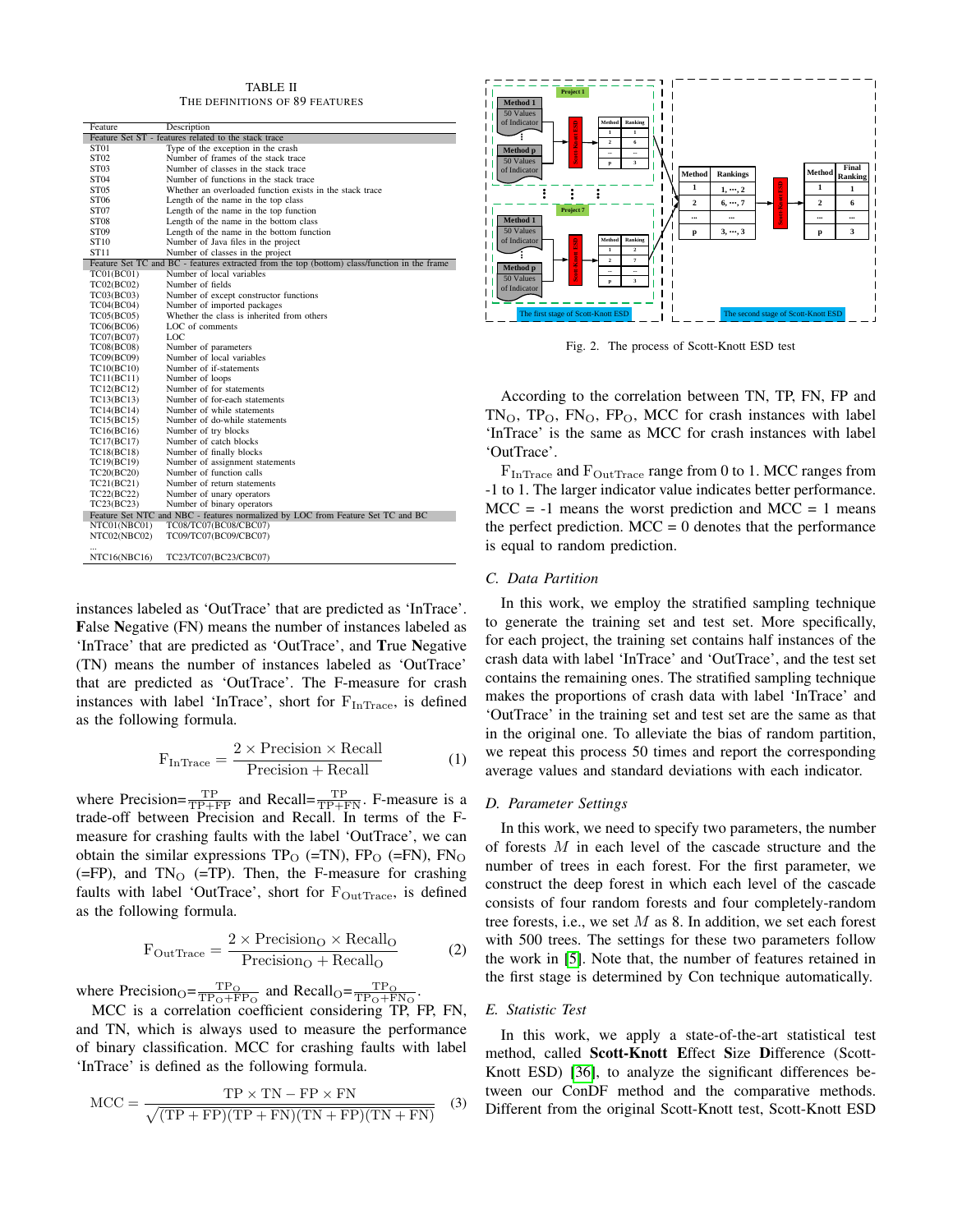applies the log-transforming to correct the non-normal distribution of inputs and merges the groups with a negligible effect size of differences. Fig. [2](#page-5-1) illustrates the analysis process of this test, which contains two stages. In the first stage, Scott-Knott ESD takes the 50 random indicator values of each method on each project as input. The output is the ranking value of each method on each project. In the second stage, this test method takes the output from the first stage as input and the output is the final ranking of each method across all projects. The low ranking means that the corresponding method achieves better indicator values. The methods with distinct colors mean that they are significantly different with a significance level  $\alpha$  = 0.05.

#### V. EXPERIMENTAL RESULTS

# <span id="page-6-0"></span>*A. RQ1: Is the prediction performance of our proposed ConDF method better than that of ensemble based methods?*

Motivation: As the DF technique used in the second step of our proposed framework is a cascade forest ensemble method, thus our ConDF method is a novel kind of the ensemble based method. Ensemble learning improves the performance by integrating multiple weak classifiers as a stronger classifier. This question is designed to investigate whether our ConDF framework with DF is better than some ensemble based methods with the Con method in the performance improvement for predicting crashing fault residence.

Methods: To answer this question, we choose five ensemble based methods, including Bagging (Bag), Balanced Bagging (BBag), Adaptive Boosting (AdaB), Random Under-Sampling with AdaB (RUSB), and Balanced Random Forest (BRF), and combine these methods with Con for comparison, short for ConBag, ConBBag, ConAdaB, ConRUSB, and ConBRF, respectively. In addition, we add the state-of-the-art method CraTer [\[2\]](#page-10-1) for the crash fault residence prediction task as the basic method for comparison.

<span id="page-6-1"></span>TABLE III THE AVERAGE  $F_{InTrace}$  OF CONDF, OTHER ENSEMBLE BASED METHODS WITH CON, AND THE STATE-OF-THE-ART METHOD

| Project        | ConBag                     | ConBBag                    | ConAdaB                    | ConRUSB                    | ConBRF                     | CraTer                     | ConDF                      |
|----------------|----------------------------|----------------------------|----------------------------|----------------------------|----------------------------|----------------------------|----------------------------|
| Codec<br>Colle | 0.668(0.07)<br>0.627(0.04) | 0.661(0.06)<br>0.596(0.03) | 0.625(0.10)<br>0.724(0.04) | 0.565(0.09)<br>0.639(0.06) | 0.703(0.06)<br>0.713(0.03) | 0.612(0.06)<br>0.520(0.09) | 0.678(0.09)<br>0.774(0.04) |
| IO.            | 0.714(0.04)                | 0.666(0.04)                | 0.743(0.05)                | 0.691(0.07)                | 0.727(0.04)                | 0.651(0.10)                | 0.763(0.05)                |
| Jsoup<br>JSqlP | 0.521(0.09)<br>0.720(0.06) | 0.514(0.07)<br>0.575(0.10) | 0.503(0.12)<br>0.672(0.13) | 0.438(0.09)<br>0.581(0.17) | 0.538(0.06)<br>0.528(0.08) | 0.473(0.07)<br>0.496(0.14) | 0.521(0.13)<br>0.684(0.19) |
| Mango          | 0.671(0.15)                | 0.498(0.21)                | 0.675(0.18)                | 0.584(0.17)                | 0.510(0.18)                | 0.418(0.19)                | 0.761(0.10)                |
| Ormli          | 0.701(0.04)                | 0.683(0.03)                | 0.853(0.08)                | 0.779(0.10)                | 0.829(0.06)                | 0.710(0.10)                | 0.870(0.03)                |
| Average        | 0.660(0.06)                | 0.599(0.07)                | 0.685(0.10)                | 0.611(0.10)                | 0.650(0.12)                | 0.554(0.10)                | 0.722(0.10)                |

<span id="page-6-2"></span>TABLE IV THE AVERAGE FOutTrace OF CONDF, OTHER ENSEMBLE BASED METHODS WITH CON, AND THE STATE-OF-THE-ART METHOD

| Project | ConBag      | ConBBag     | ConAdaB     | ConRUSB     | ConBRF      | CraTer      | ConDF       |
|---------|-------------|-------------|-------------|-------------|-------------|-------------|-------------|
| Codec   | 0.871(0.02) | 0.839(0.03) | 0.869(0.03) | 0.841(0.03) | 0.853(0.03) | 0.768(0.07) | 0.879(0.03) |
| Colle   | 0.917(0.01) | 0.862(0.02) | 0.939(0.01) | 0.913(0.01) | 0.914(0.02) | 0.738(0.12) | 0.950(0.01) |
| Ю       | 0.925(0.01) | 0.880(0.02) | 0.936(0.01) | 0.922(0.01) | 0.909(0.02) | 0.852(0.12) | 0.940(0.01) |
| Jsoup   | 0.899(0.02) | 0.841(0.04) | 0.895(0.04) | 0.868(0.03) | 0.833(0.04) | 0.790(0.10) | 0.909(0.03) |
| JSqlP   | 0.975(0.01) | 0.936(0.03) | 0.969(0.01) | 0.959(0.01) | 0.917(0.04) | 0.881(0.13) | 0.975(0.01) |
| Mango   | 0.979(0.01) | 0.913(0.07) | 0.975(0.02) | 0.959(0.03) | 0.923(0.05) | 0.835(0.18) | 0.982(0.02) |
| Ormli   | 0.907(0.01) | 0.860(0.02) | 0.954(0.02) | 0.934(0.02) | 0.937(0.02) | 0.85(0.09)  | 0.960(0.01) |
| Average | 0.925(0.04) | 0.876(0.03) | 0.934(0.04) | 0.914(0.04) | 0.898(0.04) | 0.816(0.05) | 0.942(0.03) |

<span id="page-6-3"></span>TABLE V THE AVERAGE MCC OF CONDF, OTHER ENSEMBLE BASED METHODS WITH CON, AND THE STATE-OF-THE-ART METHOD.

| Project | Bag         | BalBag      | AdaB        | <b>RUSB</b> | <b>BalRF</b> | CraTer      | ConDF       |
|---------|-------------|-------------|-------------|-------------|--------------|-------------|-------------|
| Codec   | 0.544(0.08) | 0.515(0.07) | 0.512(0.11) | 0.419(0.10) | 0.572(0.08)  | 0.427(0.10) | 0.567(0.10) |
| Colle   | 0.552(0.05) | 0.483(0.04) | 0.672(0.05) | 0.560(0.06) | 0.638(0.04)  | 0.384(0.13) | 0.735(0.04) |
| Ю       | 0.642(0.05) | 0.568(0.06) | 0.687(0.06) | 0.621(0.08) | 0.648(0.05)  | 0.545(0.14) | 0.712(0.05) |
| Jsoup   | 0.433(0.10) | 0.377(0.10) | 0.424(0.13) | 0.319(0.11) | 0.410(0.08)  | 0.315(0.11) | 0.472(0.14) |
| JSqlP   | 0.711(0.06) | 0.541(0.10) | 0.653(0.13) | 0.550(0.18) | 0.498(0.08)  | 0.447(0.17) | 0.685(0.18) |
| Mango   | 0.669(0.15) | 0.482(0.21) | 0.662(0.19) | 0.562(0.18) | 0.496(0.18)  | 0.391(0.20) | 0.761(0.10) |
| Ormli   | 0.611(0.05) | 0.570(0.04) | 0.810(0.09) | 0.721(0.10) | 0.772(0.08)  | 0.610(0.13) | 0.833(0.04) |
| Average | 0.595(0.09) | 0.505(0.06) | 0.631(0.12) | 0.536(0.12) | 0.576(0.11)  | 0.446(0.10) | 0.681(0.11) |



<span id="page-6-4"></span>Fig. 3. Scott-Knott ESD test for ConDF, other ensemble based methods with Con, and the state-of-the-art method.

Results: Table [III,](#page-6-1) [IV,](#page-6-2) and [V](#page-6-3) report the results of the indicator values for our ConDF method and the 6 comparative methods in terms of  $F_{InTrace}$ ,  $F_{OutTrace}$ , and MCC, individually, including the average values of the 50 random runs and the corresponding standard deviations in the brackets. In terms of F<sub>InTrace</sub>, ConDF obtains better performance on 4 out of 7 projects compared with the 6 baseline methods. The average  $F_{InTrace}$  value by our ConDF method over all projects achieves improvements by 9.4%, 20.5%, 5.4%, 18.2%, 11.1%, and 30.3% compared with ConBag, ConBBag, ConAdaB, ConRUSB, ConBRF, and CraTer, individually. In terms of FOutTrace, ConDF obtains better performance on 6 out of 7 projects compared with the 6 baseline methods. The average FOutTrace value by our ConDF method over all projects achieves improvements by 1.8%, 7.5%, 0.9%, 3.1%, 4.9%, and 15.4% compared with the 6 baseline methods, individually. In terms of MCC, ConDF obtains better performance on 5 out of 7 projects compared with the 6 baseline methods. The average MCC value by our ConDF method over all projects achieves improvements by 14.5%, 34.9%, 7.9%, 27.1%, 18.2%, and 52.7% compared with the 6 baseline methods, individually. Overall, our proposed ConDF method obtains the best average value and achieves average improvements by 15.8%,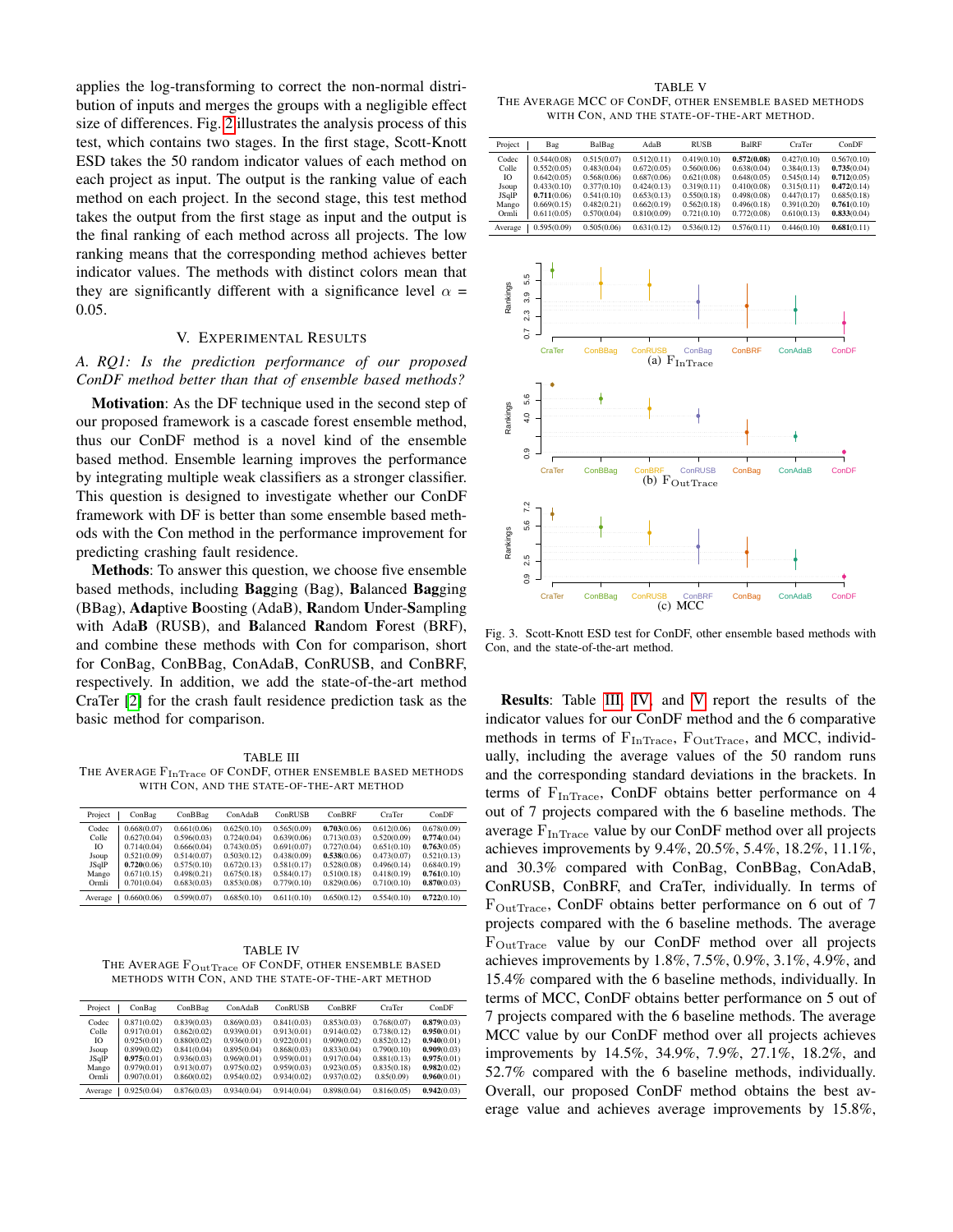5.6%, and 25.9% in terms of  $\rm F_{InTrace},\ F_{OutTrace},$  and MCC, individually.

Fig. [3](#page-6-4) visualizes the corresponding statistical test results for our ConDF method and the 6 comparative methods in terms of all three indicators. This figure illustrates that our ConDF method always ranks the first and has significant differences compared with the baseline methods in terms of all indicators.

Answer: Our proposed ConDF method performs significantly better than the comparative ensemble based methods with feature selection method Con and the state-of-the-art method CraTer for predicting crashing fault residence in terms of all three indicators.

<span id="page-7-0"></span>TABLE VI THE AVERAGE  $\rm F_{InTrace}$  of CONDF and CON COMBINING OTHER CLASSIFIERS

| Project | ConDT       | ConSVM      | ConLR       | ConRF       | ConNN       | ConDF       |
|---------|-------------|-------------|-------------|-------------|-------------|-------------|
| Codec   | 0.684(0.07) | 0.414(0.07) | 0.549(0.05) | 0.143(0.08) | 0.601(0.04) | 0.678(0.09) |
| Colle   | 0.744(0.06) | 0.455(0.05) | 0.565(0.03) | 0.110(0.08) | 0.543(0.03) | 0.774(0.04) |
| Ю       | 0.721(0.06) | 0.718(0.04) | 0.713(0.03) | 0.448(0.07) | 0.691(0.04) | 0.763(0.05) |
| Jsoup   | 0.501(0.08) | 0.271(0.09) | 0.445(0.06) | 0.101(0.09) | 0.403(0.06) | 0.521(0.13) |
| JSqlP   | 0.657(0.14) | 0.701(0.06) | 0.745(0.05) | 0.600(0.26) | 0.714(0.07) | 0.684(0.19) |
| Mango   | 0.570(0.10) | 0.430(0.11) | 0.635(0.08) | 0.167(0.14) | 0.570(0.08) | 0.761(0.10) |
| Ormli   | 0.821(0.04) | 0.657(0.03) | 0.651(0.03) | 0.236(0.12) | 0.651(0.03) | 0.870(0.03) |
| Average | 0.671(0.10) | 0.521(0.16) | 0.615(0.10) | 0.258(0.18) | 0.596(0.10) | 0.722(0.10) |

<span id="page-7-1"></span>TABLE VII THE AVERAGE  $F_{\rm OutTrace}$  of ConDF and Con combining other CLASSIFIERS

| Project | ConDT       | ConSVM      | ConLR       | ConRF       | ConNN       | ConDF       |
|---------|-------------|-------------|-------------|-------------|-------------|-------------|
| Codec   | 0.870(0.03) | 0.834(0.01) | 0.826(0.02) | 0.831(0.01) | 0.834(0.02) | 0.879(0.03) |
| Colle   | 0.937(0.01) | 0.906(0.01) | 0.908(0.01) | 0.889(0.00) | 0.893(0.01) | 0.950(0.01) |
| Ю       | 0.925(0.01) | 0.931(0.01) | 0.924(0.01) | 0.902(0.01) | 0.912(0.01) | 0.940(0.01) |
| Jsoup   | 0.875(0.03) | 0.893(0.01) | 0.881(0.01) | 0.890(0.00) | 0.877(0.02) | 0.909(0.03) |
| JSqlP   | 0.947(0.07) | 0.976(0.00) | 0.975(0.01) | 0.972(0.01) | 0.976(0.01) | 0.975(0.01) |
| Mango   | 0.968(0.01) | 0.970(0.00) | 0.974(0.01) | 0.965(0.00) | 0.973(0.01) | 0.982(0.02) |
| Ormli   | 0.941(0.01) | 0.906(0.01) | 0.897(0.01) | 0.868(0.01) | 0.884(0.01) | 0.960(0.01) |
| Average | 0.923(0.03) | 0.917(0.05) | 0.912(0.05) | 0.902(0.05) | 0.907(0.05) | 0.942(0.03) |

<span id="page-7-2"></span>TABLE VIII THE AVERAGE MCC OF CONDF AND CON COMBINING OTHER **CLASSIFIERS** 

| Project | ConDT       | ConSVM      | ConLR       | ConRF       | ConNN       | ConDF       |
|---------|-------------|-------------|-------------|-------------|-------------|-------------|
| Codec   | 0.561(0.10) | 0.297(0.05) | 0.378(0.06) | 0.136(0.06) | 0.440(0.05) | 0.567(0.10) |
| Colle   | 0.684(0.07) | 0.421(0.05) | 0.485(0.04) | 0.135(0.08) | 0.440(0.04) | 0.735(0.04) |
| Ю       | 0.650(0.07) | 0.659(0.04) | 0.639(0.04) | 0.431(0.06) | 0.605(0.05) | 0.712(0.05) |
| Jsoup   | 0.383(0.09) | 0.258(0.07) | 0.334(0.06) | 0.121(0.10) | 0.292(0.08) | 0.472(0.14) |
| JSqlP   | 0.624(0.16) | 0.715(0.05) | 0.727(0.06) | 0.615(0.25) | 0.713(0.06) | 0.685(0.18) |
| Mango   | 0.546(0.11) | 0.468(0.18) | 0.618(0.09) | 0.232(0.18) | 0.571(0.09) | 0.761(0.10) |
| Ormli   | 0.764(0.05) | 0.580(0.04) | 0.554(0.03) | 0.258(0.09) | 0.536(0.04) | 0.833(0.04) |
| Average | 0.602(0.11) | 0.485(0.16) | 0.534(0.13) | 0.275(0.17) | 0.514(0.13) | 0.681(0.11) |

<span id="page-7-4"></span>TABLE IX THE AVERAGE  $F_{InTrace}$  OF CONDF AND OTHER FEATURE SELECTION METHODS USING DF CLASSIFIER

| Project | <b>CSDF</b> | <b>IGDF</b> | GRDF        | ReFDF       | <b>CESDE</b> | DF          | ConDF       |
|---------|-------------|-------------|-------------|-------------|--------------|-------------|-------------|
| Codec   | 0.647(0.10) | 0.664(0.08) | 0.669(0.09) | 0.573(0.11) | 0.656(0.09)  | 0.615(0.08) | 0.678(0.09) |
| Colle   | 0.766(0.04) | 0.760(0.04) | 0.768(0.07) | 0.715(0.05) | 0.776(0.03)  | 0.729(0.03) | 0.774(0.04) |
| Ю       | 0.715(0.07) | 0.722(0.07) | 0.716(0.06) | 0.714(0.09) | 0.710(0.09)  | 0.743(0.05) | 0.763(0.05) |
| Jsoup   | 0.471(0.12) | 0.468(0.13) | 0.474(0.12) | 0.539(0.13) | 0.516(0.13)  | 0.437(0.11) | 0.521(0.13) |
| JSqlP   | 0.659(0.21) | 0.555(0.32) | 0.604(0.27) | 0.678(0.21) | 0.581(0.28)  | 0.718(0.15) | 0.684(0.19) |
| Mango   | 0.681(0.09) | 0.662(0.13) | 0.688(0.10) | 0.345(0.16) | 0.767(0.06)  | 0.608(0.12) | 0.761(0.10) |
| Ormli   | 0.781(0.06) | 0.779(0.06) | 0.810(0.05) | 0.790(0.06) | 0.838(0.05)  | 0.737(0.05) | 0.870(0.03) |
| Average | 0.674(0.10) | 0.659(0.10) | 0.676(0.10) | 0.622(0.14) | 0.692(0.11)  | 0.655(0.10) | 0.722(0.10) |



<span id="page-7-3"></span>Fig. 4. Scott-Knott ESD test for ConDF and Con combining other classifiers.

<span id="page-7-5"></span>TABLE X THE AVERAGE  $\rm F_{OutTrace}$  of CONDF and other feature selection METHODS USING DF CLASSIFIER

| Project | <b>CSDF</b> | <b>IGDF</b> | GRDF        | ReFDF       | <b>CESDE</b> | DF          | ConDF       |
|---------|-------------|-------------|-------------|-------------|--------------|-------------|-------------|
| Codec   | 0.865(0.03) | 0.868(0.03) | 0.873(0.03) | 0.845(0.04) | 0.874(0.03)  | 0.852(0.03) | 0.879(0.03) |
| Colle   | 0.948(0.01) | 0.946(0.01) | 0.949(0.01) | 0.942(0.01) | 0.952(0.01)  | 0.940(0.01) | 0.950(0.01) |
| Ю       | 0.930(0.01) | 0.932(0.01) | 0.926(0.02) | 0.930(0.01) | 0.929(0.02)  | 0.936(0.01) | 0.940(0.01) |
| Jsoup   | 0.905(0.01) | 0.905(0.02) | 0.908(0.01) | 0.913(0.01) | 0.911(0.03)  | 0.901(0.01) | 0.909(0.03) |
| JSqlP   | 0.974(0.01) | 0.970(0.01) | 0.972(0.01) | 0.976(0.01) | 0.971(0.01)  | 0.977(0.01) | 0.975(0.01) |
| Mango   | 0.979(0.01) | 0.979(0.01) | 0.980(0.01) | 0.964(0.01) | 0.985(0.00)  | 0.976(0.01) | 0.982(0.02) |
| Ormli   | 0.937(0.01) | 0.935(0.02) | 0.941(0.02) | 0.938(0.02) | 0.950(0.01)  | 0.926(0.01) | 0.960(0.01) |
| Average | 0.934(0.04) | 0.934(0.04) | 0.936(0.03) | 0.930(0.04) | 0.939(0.04)  | 0.930(0.04) | 0.942(0.03) |

# *B. RQ2: How effective our ConDF method is compared with other classifiers with the feature selection method Con?*

Motivation: Since our crashing fault residence prediction task is a classification problem, the prediction performance is related to the used classifiers. In this work, we apply the DF method as the classifier. This question is designed to explore whether the feature selection method Con with DF classifier is more effective to achieve better performance than that with other classifiers.

Methods: To answer this question, we choose five widely used classifiers, including Decision Tree (DT), Support Vector Machine (SVM), Logistic Regression (LR), Random Forest (RF), and Nearest Neighbor (NN), and combine them with

<span id="page-7-6"></span>TABLE XI THE AVERAGE MCC OF CONDF AND OTHER FEATURE SELECTION METHODS USING DF CLASSIFIER

| Project | <b>CSDF</b> | <b>IGDF</b> | GRDF        | ReFDF       | <b>CESDE</b> | DF          | ConDF       |
|---------|-------------|-------------|-------------|-------------|--------------|-------------|-------------|
| Codec   | 0.525(0.11) | 0.545(0.09) | 0.554(0.09) | 0.432(0.13) | 0.547(0.10)  | 0.476(0.09) | 0.567(0.10) |
| Colle   | 0.723(0.04) | 0.716(0.05) | 0.730(0.07) | 0.683(0.04) | 0.742(0.04)  | 0.679(0.04) | 0.735(0.04) |
| Ю       | 0.655(0.07) | 0.666(0.08) | 0.651(0.07) | 0.656(0.09) | 0.651(0.10)  | 0.687(0.05) | 0.712(0.05) |
| Jsoup   | 0.421(0.10) | 0.421(0.11) | 0.432(0.10) | 0.488(0.12) | 0.471(0.13)  | 0.387(0.09) | 0.472(0.14) |
| JSqlP   | 0.665(0.20) | 0.556(0.32) | 0.609(0.26) | 0.681(0.21) | 0.585(0.28)  | 0.722(0.14) | 0.685(0.18) |
| Mango   | 0.686(0.08) | 0.671(0.12) | 0.699(0.09) | 0.354(0.15) | 0.770(0.06)  | 0.621(0.10) | 0.761(0.10) |
| Ormli   | 0.731(0.06) | 0.726(0.07) | 0.758(0.06) | 0.741(0.06) | 0.794(0.06)  | 0.678(0.05) | 0.833(0.04) |
| Average | 0.629(0.11) | 0.614(0.10) | 0.633(0.11) | 0.576(0.14) | 0.651(0.11)  | 0.607(0.12) | 0.681(0.11) |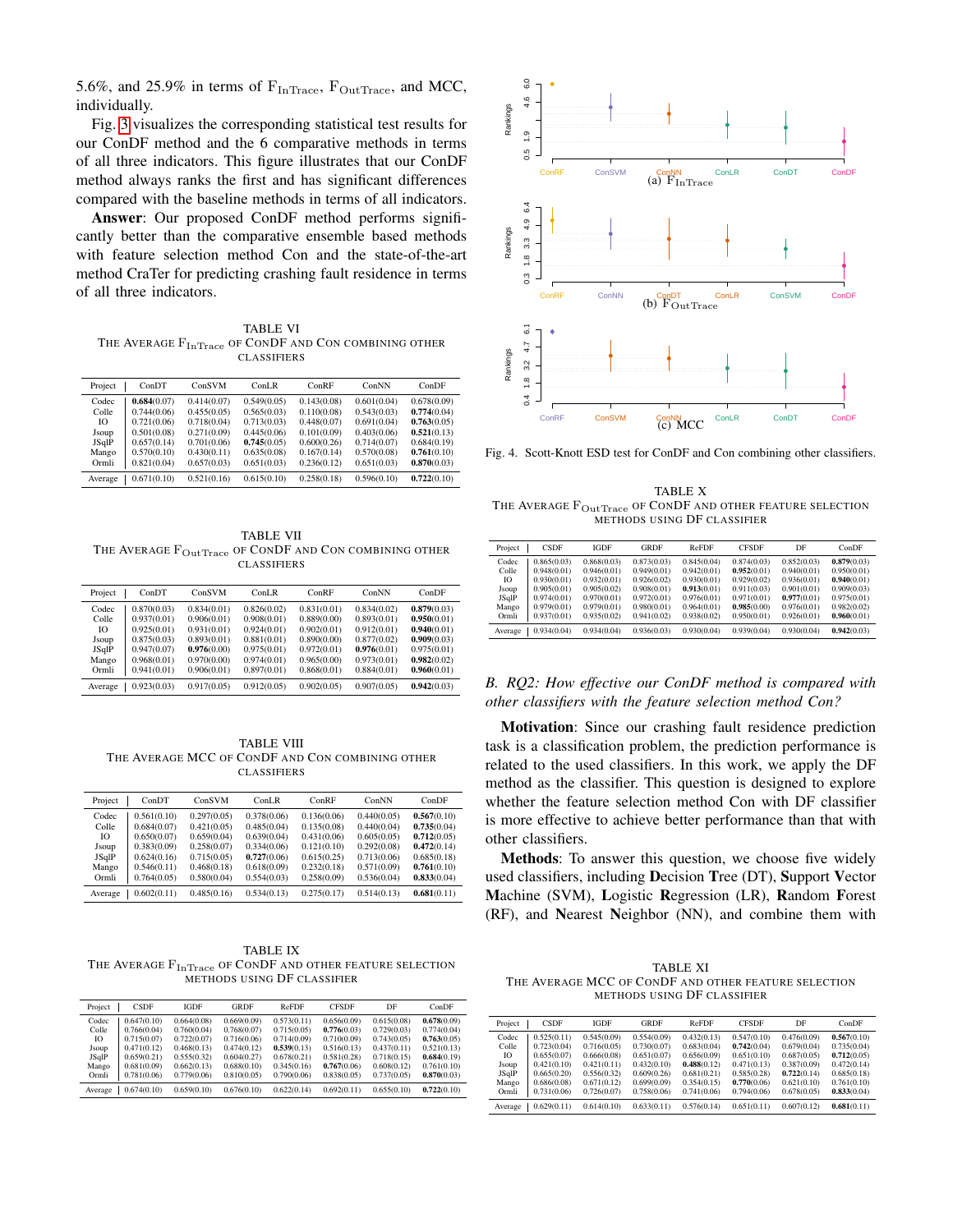

<span id="page-8-0"></span>Fig. 5. Scott-Knott ESD test for ConDF and other feature selection methods using DF classifier.

the feature selection method Con as the comparative methods. The five baseline methods are short for ConDT, ConSVM, ConLR, ConRF, and ConNN, individually.

Results: Table [VI,](#page-7-0) [VII,](#page-7-1) and [VIII](#page-7-2) report the results of the indicator values for our ConDF method and the 5 comparative methods in terms of  $F_{InTrace}$ ,  $F_{OutTrace}$ , and MCC, individually. In terms of F<sub>InTrace</sub>, ConDF achieves better performance on 5 out of 7 projects compared with the 5 baseline methods. The average  $F_{InTrace}$  value by ConDF obtains performance improvements by 7.6%, 38.6%, 17.4%, 179.8%, and 21.1% compared with ConDT, ConSVM, ConLR, ConRF, and ConNN, individually. In terms of  $F_{OutTrace}$ , ConDF achieves better performance on 6 out of 7 projects compared with the 5 baseline methods. The average  $F_{OutTrace}$ value by ConDF obtains performance improvements by 2.1%, 2.7%, 3.3%, 4.4%, and 3.9% compared with the 5 baseline methods, individually. In terms of MCC, ConDF achieves better performance on 6 out of 7 projects compared with the 5 baseline methods. The average MCC value by ConDF obtains performance improvements by 13.1%, 40.4%, 27.5%, 147.6%, and 32.5% compared with the 5 baseline methods, individually. Overall, our proposed ConDF method obtains the best average value and achieves average improvements by 52.9%, 3.3%, and 52.2% in terms of  $F_{InTrace}$ ,  $F_{OutTrace}$ , and MCC, individually.

Fig. [4](#page-7-3) visualizes the corresponding statistical test results for our ConDF method and the 5 baseline methods in terms of all three indicators individually. This figure illustrates that ConDF ranks the first and achieves significantly better performance than all 5 baseline methods in terms of all indicators.

In addition, we also perform the efficiency analysis of the DF model compared with the 5 baseline classifiers. In the experiment, we find that Con runs very fast and its computational time can be almost negligible, thus, we only record the running time of the DF method and the other five classifiers, including the model training and classification time for one data partition. We find that the five classifiers only take a few seconds on all seven projects, while our DF method takes about average 20 seconds among seven projects. The reason that DF spends more time than traditional classifiers is that DF need to construct the cascade structure in which each level consists of many forests. Although the computational time is larger than the traditional classifiers, DF can significantly improve the performance in crashing faults residence prediction task compared with the 5 classic classifiers. In addition, our experiments are conducted on a workstation with Intel(R) Core(TM) i7-4790 CPU with 3.60  $GHz \times 4$ . With the subsequent upgrade of the computer configuration, the execution time of the DF method will be further reduced, and the efficiency of our ConDF method can be further improved.

Answer: The used feature selection method Con with DF classifier significantly outperforms the comparative methods that combine Con with other typical classifiers. It implies that the feature subset selected by Con is more appropriate for DF classifier to obtain better performance for crashing fault residence prediction task.

# *C. RQ3: Are the selected features by Con more effective for performance improvement than that by other feature selection methods?*

Motivation: In this work, we use the feature selection method Con, which selects the feature subset with the same discriminability as the original crash data. This question is designed to explore whether the features obtained by the Con method are more effective than that by other feature selection techniques to improve the performance of DF classifier for crashing fault residence prediction task.

Methods: To answer this question, we employ five widely used feature selection techniques, including Chi-Square (CS), Information Gain (IG), Gain Ratio (GR), ReliefF (ReF), and Correlation-based Feature Subset selection (CFS), and combine them with the DF model as the comparative methods. The first four methods are typical feature ranking methods and the last one is a feature subset selection method. For the feature ranking methods, we follow the previous studies [\[37\]](#page-10-36) [\[38\]](#page-10-37) to select the 15% top ranked features as the candidate which is input into the DF model. For the last method, the number of retained features is determined by itself automatically. The five baseline methods are short for CSDF, IGDF, GRDF, ReFDF, and CFSDF, respectively. We select the method that only uses the DF classifier without feature selection as the most basic method for comparison.

Results: Table [IX,](#page-7-4) [X,](#page-7-5) and [XI](#page-7-6) report the results of the indicator values for our ConDF method and the 6 comparative methods in terms of  $F_{InTrace}$ ,  $F_{OutTrace}$ , and MCC, individually. In terms of  $F_{InTrace}$ , ConDF achieves better performance on 4 out of 7 projects compared with the 6 baseline methods.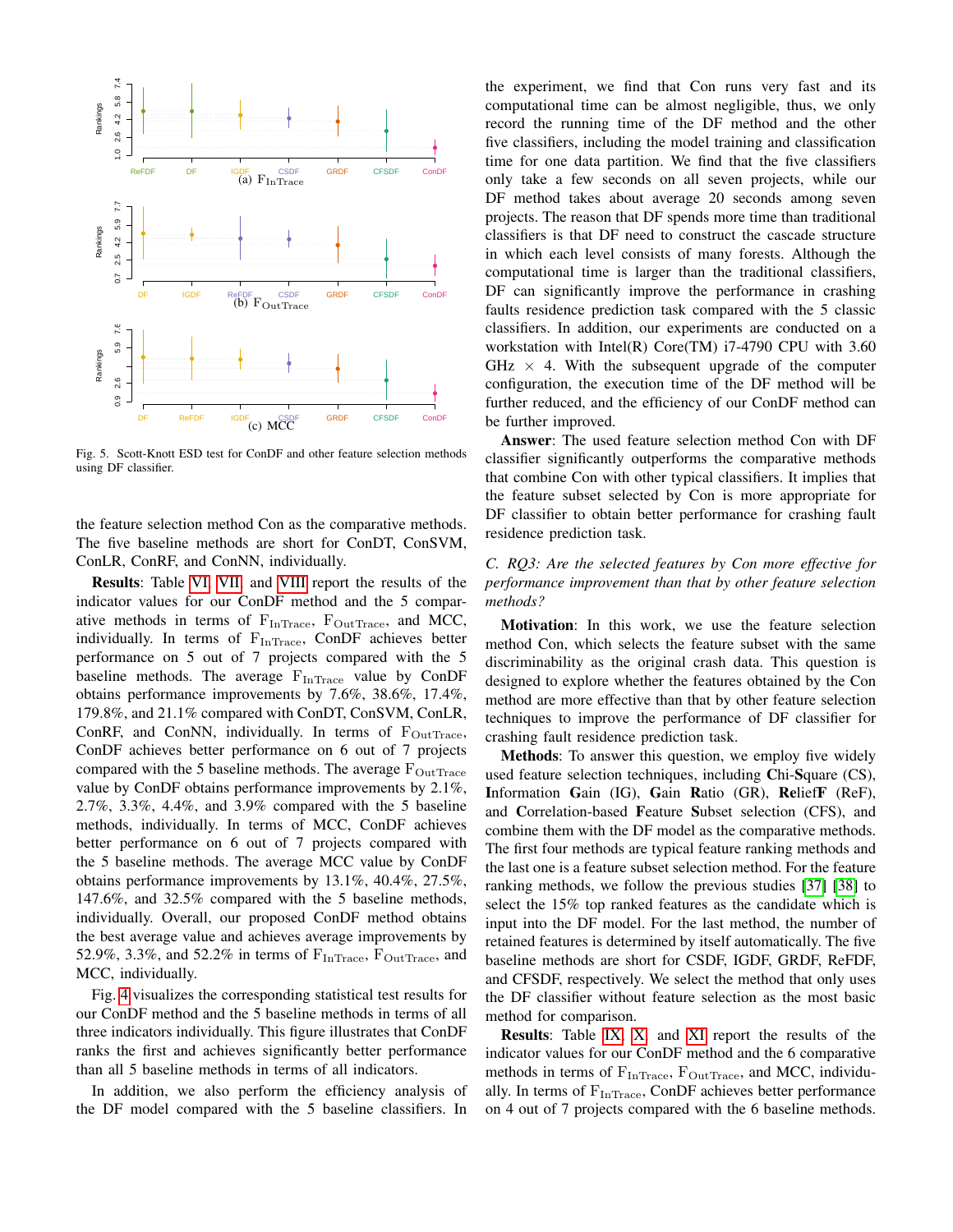The average  $F_{InTrace}$  value by ConDF obtains performance improvements by 7.1%, 9.6%, 6.8%, 16.1%, 4.3%, and 10.2% compared with CSDF, IGDF, GRDF, ReFDF, CFSDF, and DF, individually. In terms of  $F_{OutTrace}$ , ConDF achieves better performance on 3 out of 7 projects compared with the 6 baseline methods. The average  $F_{\text{OutTrace}}$  value by ConDF obtains performance improvements by 0.9%, 0.9%, 0.6%, 1.3%, 0.3%, and 1.3% compared with the 6 baseline methods, individually. In terms of MCC, ConDF achieves better performance on 3 out of 7 projects compared with the 6 baseline methods. The average MCC value by ConDF obtains performance improvements by 8.3%, 10.9%, 7.6%, 18.2%, 4.6%, and 12.2% compared with the 6 baseline methods, individually. Overall, our proposed ConDF method obtains the best average value and achieves average improvements by 9.0%, 0.9%, and 10.3%, in terms of  $F_{InTrace}$ ,  $F_{OutTrace}$ , and MCC, individually.

Fig. [5](#page-8-0) visualizes the corresponding statistical test results for our ConDF method and the 6 baseline methods in terms of all three indicators individually. This figure illustrates that ConDF ranks the first and performs significantly better than all baseline methods in terms of all indicators.

Moreover, we record the number of features selected by Con. The first four baseline methods reserve 15% of the original features, i.e., 14 features, for all projects. CFSDF and our proposed ConDF method reserve 6 and 8 features across these projects on average, respectively. From this point of view, our methods can select relatively few but representative features to achieve better performance. In addition, different from the first four feature ranking based methods that measure the relative importance of each feature towards the labels with a statistical value, our Con method is a feature subset selection method that calculates the consistency between a feature subset and labels. It is because that Con is a multivariate measure technique as it measures the merit of a subset of features at a time.

Answer: The feature subset selected by the Con method is more effective for the DF classifier to achieve better crashing fault residence prediction performance compared with the feature subsets selected by other classic feature selection methods.

# VI. THREATS TO VALIDITY

# <span id="page-9-0"></span>*A. Threats to Internal Validity*

Threats to internal validity are the potential implementation faults of the methods in our experiments. To reduce the threats, we carefully implement the functions that we need based on the deep forest source code provided by the original authors. Meanwhile, we take full advantage of the off-the-shelf implementation by the scikit-learn library and WEKA toolkit to implement the used feature selection method and other comparative methods for minimizing the underlying faults.

#### *B. Threats to External Validity*

Since we conduct experiments on a publicly available benchmark dataset which includes seven open source Java projects, the threats to external validity focus on generalizing our results to the projects developed with other languages. In addition, as the simulative crashes with single-point mutation are generated by using the program mutation testing tool, such generated crashes do not fully reveal the realistic ones. Thus, we need to conduct extra experiments on real-world crashes and with large-scale data to verify the generalization of our results.

#### *C. Threats to Construct Validity*

The threats to construct validity concentrate on the reasonability of the used performance evaluation indicators and statistical test method. We employ 3 commonly-used indicators to evaluate the prediction performance of our ConDF method for crashing fault residence prediction, which makes our assessment more comprehensive. In addition, we apply a state-of-the-art statistic test method, called Scott-Knott ESD test, to conduct the analysis of significant differences between ConDF and other comparative methods, which makes our evaluation more reliable.

#### VII. CONCLUSION

<span id="page-9-1"></span>In this work, we propose a novel composite method, called ConDF, to predict whether the crashing fault resides inside the stack trace or not. ConDF first employs a consistencybased feature subset selection method to reduce the feature dimension by reserving the important and representative features to replace the original feature set. Meanwhile, the simplified version of deep forest method is used to build the classification model. We evaluate the performance of our ConDF method on seven open source software projects with three indicators. The results illustrate that our proposed ConDF method performs significantly better than five ensemble based methods with our feature selection method, five typical classifiers with our feature selection method, six classic feature selection methods (containing a method without feature processing) with DF classifier, and the state-of-the-art method CraTer for predicting the crashing fault residence. We release our experimental scripts and the used benchmark dataset at https://github.com/sepine/ConDF.

In the future, we plan to apply our ConDF method to projects developed in other programming languages and with real-world crashes. In addition, we plan to consider the class imbalanced issue of the crash data into the process of model building.

#### ACKNOWLEDGMENT

This work was supported by the National Natural Science Foundation of China under Grants (No. 61972290), the National Natural Science Foundation of China (No.62002034), the Fundamental Research Funds for the Central Universities (Nos.2020CDCGRJ072 and 2020CDJQY-A021), China Postdoctoral Science Foundation (No.2020M673137), and the Natural Science Foundation of Chongqing in China (No.cstc2020jcyj-bshX0114).